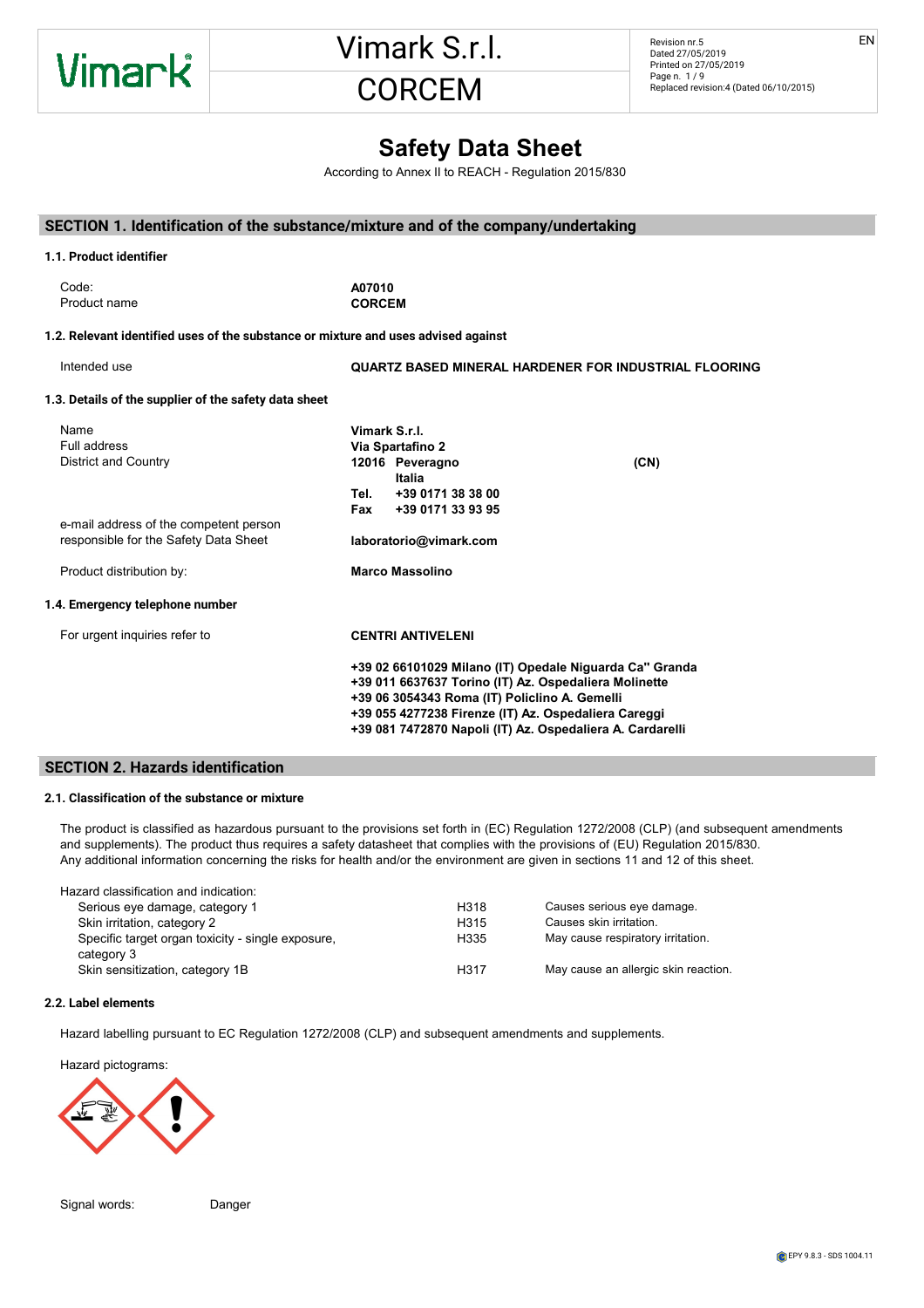

Vimark S.r.l. CORCEM

EN

#### SECTION 2. Hazards identification  $...$  / >>

| Hazard statements:        |                                                                                                                                     |
|---------------------------|-------------------------------------------------------------------------------------------------------------------------------------|
| H318                      | Causes serious eye damage.                                                                                                          |
| H315                      | Causes skin irritation.                                                                                                             |
| H335                      | May cause respiratory irritation.                                                                                                   |
| H317                      | May cause an allergic skin reaction.                                                                                                |
| Precautionary statements: |                                                                                                                                     |
| P102                      | Keep out of reach of children.                                                                                                      |
| P <sub>261</sub>          | Avoid breathing dust / fume / gas / mist / vapours / spray.                                                                         |
| <b>P280</b>               | Wear personal protective equipment / face protection.                                                                               |
| P302+P352                 | IF ON SKIN: wash with plenty of water.                                                                                              |
| P304+P340                 | IF INHALED: remove person to fresh air and keep comfortable for breathing.                                                          |
| P305+P351+P338            | IF IN EYES: Rinse cautiously with water for several minutes. Remove contact lenses, if present and easy to do.<br>Continue rinsing. |
| P312                      | Call a POISON CENTRE / doctor / if you feel unwell.                                                                                 |
| P501                      | Dispose of contents / container to in accordance with local/regional/national regulation.                                           |
| <b>Contains:</b>          | PORTLAND CEMENT [Cr(VI) < 2 ppm]                                                                                                    |

#### 2.3. Other hazards

On the basis of available data, the product does not contain any PBT or vPvB in percentage greater than 0,1%.

## SECTION 3. Composition/information on ingredients

#### 3.2. Mixtures

#### Contains:

| Identification                              | $x =$ Conc. %                                | Classification 1272/2008 (CLP)                                                                                                                 |
|---------------------------------------------|----------------------------------------------|------------------------------------------------------------------------------------------------------------------------------------------------|
| <b>QUARTZ</b><br>CAS<br>EC.<br><b>INDEX</b> | $50 \le x \le 70$<br>14808-60-7<br>238-878-4 |                                                                                                                                                |
|                                             | PORTLAND CEMENT [Cr(VI) < 2 ppm]             |                                                                                                                                                |
| CAS                                         | $30 \le x \le 40$<br>65997-15-1              | Eye Dam. 1 H318, Skin Irrit. 2 H315, STOT SE 3 H335, Skin Sens. 1B H317,<br>Classification note according to Annex VI to the CLP Regulation: 1 |
| EC.<br><b>INDEX</b>                         | 266-043-4                                    |                                                                                                                                                |
| Reg. no.                                    | 02-2119682167-31                             |                                                                                                                                                |

The full wording of hazard (H) phrases is given in section 16 of the sheet.

QUARTZ

The product contains less than 1% w/w RCS (respirable crystalline silica). The product does not require classification and labelling as hazardous according to Regulation (EC) No. 1272/2008, as amended.

## SECTION 4. First aid measures

## 4.1. Description of first aid measures

EYES: Remove contact lenses, if present. Wash immediately with plenty of water for at least 15 minutes, opening the eyelids fully. If problem persists, seek medical advice.

SKIN: Remove contaminated clothing. Wash immediately with plenty of water. If irritation persists, get medical advice/attention. Wash contaminated clothing before using it again.

INHALATION: Remove to open air. In the event of breathing difficulties, get medical advice/attention immediately.

INGESTION: Get medical advice/attention. Induce vomiting only if indicated by the doctor. Never give anything by mouth to an unconscious person, unless authorised by a doctor.

## 4.2. Most important symptoms and effects, both acute and delayed

Specific information on symptoms and effects caused by the product are unknown.

## 4.3. Indication of any immediate medical attention and special treatment needed

Information not available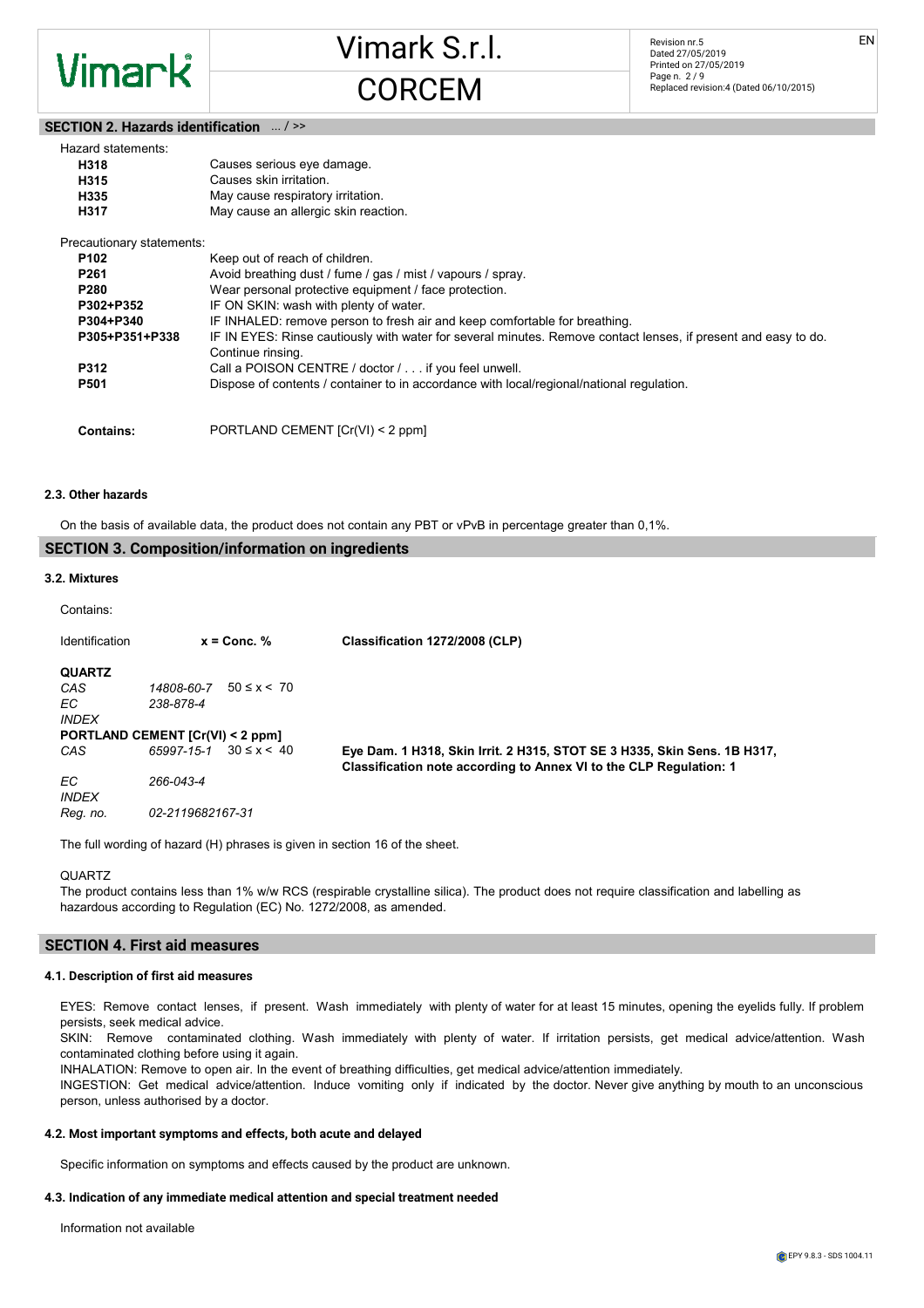#### SECTION 5. Firefighting measures

#### 5.1. Extinguishing media

SUITABLE EXTINGUISHING EQUIPMENT The extinguishing equipment should be of the conventional kind: carbon dioxide, foam, powder and water spray. UNSUITABLE EXTINGUISHING EQUIPMENT None in particular.

#### 5.2. Special hazards arising from the substance or mixture

#### HAZARDS CAUSED BY EXPOSURE IN THE EVENT OF FIRE

Do not breathe combustion products. The product is combustible and, when the powder is released into the air in sufficient concentrations and in the presence of a source of ignition, it can create explosive mixtures with air. Fires may start or get worse by leakage of the solid product from the container, when it reaches high temperatures or through contact with sources of ignition.

#### 5.3. Advice for firefighters

GENERAL INFORMATION

Use jets of water to cool the containers to prevent product decomposition and the development of substances potentially hazardous for health. Always wear full fire prevention gear. Collect extinguishing water to prevent it from draining into the sewer system. Dispose of contaminated water used for extinction and the remains of the fire according to applicable regulations. SPECIAL PROTECTIVE EQUIPMENT FOR FIRE-FIGHTERS

Normal fire fighting clothing i.e. fire kit (BS EN 469), gloves (BS EN 659) and boots (HO specification A29 and A30) in combination with self-contained open circuit positive pressure compressed air breathing apparatus (BS EN 137).

## SECTION 6. Accidental release measures

#### 6.1. Personal precautions, protective equipment and emergency procedures

Use breathing equipment if fumes or powders are released into the air. These indications apply for both processing staff and those involved in emergency procedures.

#### 6.2. Environmental precautions

The product must not penetrate into the sewer system or come into contact with surface water or ground water.

#### 6.3. Methods and material for containment and cleaning up

Confine using earth or inert material. Collect as much material as possible and eliminate the rest using jets of water. Contaminated material should be disposed of in compliance with the provisions set forth in point 13.

#### 6.4. Reference to other sections

Any information on personal protection and disposal is given in sections 8 and 13.

## SECTION 7. Handling and storage

#### 7.1. Precautions for safe handling

Before handling the product, consult all the other sections of this material safety data sheet. Avoid leakage of the product into the environment. Do not eat, drink or smoke during use.

#### 7.2. Conditions for safe storage, including any incompatibilities

Keep the product in clearly labelled containers. Keep containers away from any incompatible materials, see section 10 for details.

#### PORTLAND CEMENT [Cr(VI) < 2 ppm]

Effectiveness of the Chrome VI reducing agent

Intact packaging and compliance with the appropriate storage conditions as indicated above are the essential conditions to keep the effectiveness of the reducing agent unaltered throughout the shelf life declared on the packaging. Declared shelf life refers exclusively to the period during which the reducing agent is effective in keeping the content of soluble chromium VI, determined according to EN 196-10, below the 0.0002% limit of the total dry weight of the cement ready to use (see Section 2), subject to the limitations of use of the mixture dictated by the general rules of storage and use of the product itself.

#### 7.3. Specific end use(s)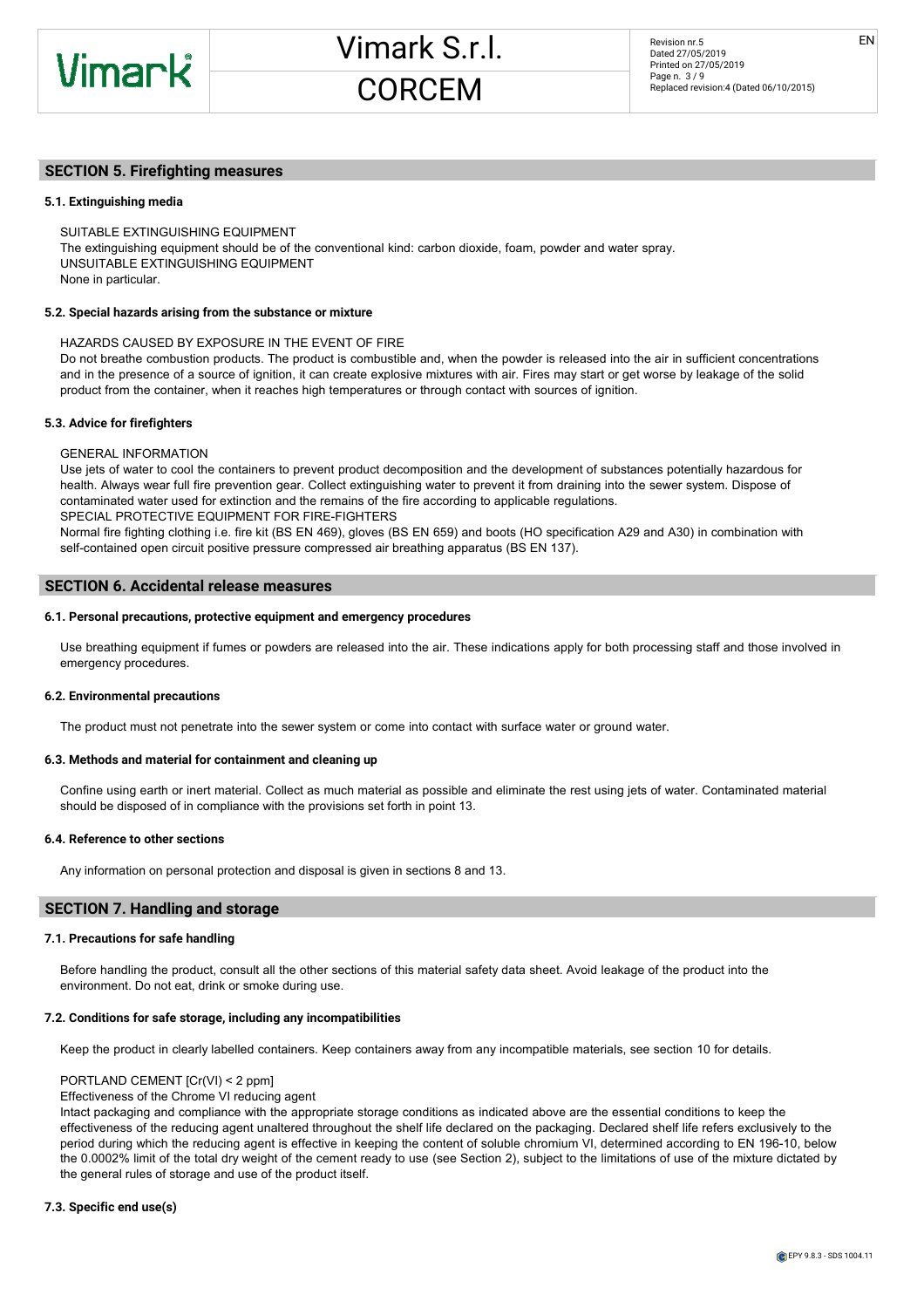Information not available

#### SECTION 8. Exposure controls/personal protection

#### 8.1. Control parameters

Regulatory References:

| DEU        | Deutschland                | TRGS 900 (Fassung 31.1.2018 ber.) - Liste der Arbeitsplatzgrenzwerte und Kurzzeitwerte                                                                                             |
|------------|----------------------------|------------------------------------------------------------------------------------------------------------------------------------------------------------------------------------|
| <b>ESP</b> | España                     | INSHT - Límites de exposición profesional para agentes guímicos en España 2017                                                                                                     |
| <b>FRA</b> | France                     | JORF n°0109 du 10 mai 2012 page 8773 texte n° 102                                                                                                                                  |
| <b>GBR</b> | United Kingdom             | EH40/2005 Workplace exposure limits                                                                                                                                                |
| <b>NLD</b> | Nederland                  | Databank of the social and Economic Concil of Netherlands (SER) Values, AF 2011:18                                                                                                 |
| EU.        | OEL EU<br><b>TLV-ACGIH</b> | Directive (EU) 2017/2398; Directive (EU) 2017/164; Directive 2009/161/EU; Directive 2006/15/EC;<br>Directive 2004/37/EC; Directive 2000/39/EC; Directive 91/322/EEC.<br>ACGIH 2018 |

|                              |            |        |     |            | <b>QUARTZ</b> |             |  |
|------------------------------|------------|--------|-----|------------|---------------|-------------|--|
| <b>Threshold Limit Value</b> |            |        |     |            |               |             |  |
| Type                         | Country    | TWA/8h |     | STEL/15min |               |             |  |
|                              |            | mg/m3  | ppm | mg/m3      | ppm           |             |  |
| <b>MAK</b>                   | <b>DEU</b> | 0,15   |     |            |               |             |  |
| <b>VLA</b>                   | <b>ESP</b> | 0.05   |     |            |               |             |  |
| <b>VLEP</b>                  | <b>FRA</b> | 0,1    |     |            |               | <b>RESP</b> |  |
| WEL                          | <b>GBR</b> | 0,3    |     |            |               |             |  |
| OEL                          | <b>NLD</b> | 0.075  |     |            |               | <b>RESP</b> |  |
| <b>TLV-ACGIH</b>             |            | 0,025  |     |            |               |             |  |

| PORTLAND CEMENT [Cr(VI) < 2 ppm] |         |        |     |            |     |  |
|----------------------------------|---------|--------|-----|------------|-----|--|
| Threshold Limit Value            |         |        |     |            |     |  |
| Type                             | Countrv | TWA/8h |     | STEL/15min |     |  |
|                                  |         | mq/m3  | ppm | ma/m3      | ppm |  |
| OEL                              | ΕL      |        |     |            |     |  |

Legend:

(C) = CEILING ; INHAL = Inhalable Fraction ; RESP = Respirable Fraction ; THORA = Thoracic Fraction.

During the risk assessment process, it is essential to take into consideration the ACGIH occupational exposure levels for inert particulate not otherwise classified (PNOC respirable fraction: 3 mg/m3; PNOC inhalable fraction: 10 mg/m3). For values above these limits, use a P type filter, whose class (1, 2 or 3) must be chosen according to the outcome of risk assessment.

#### 8.2. Exposure controls

As the use of adequate technical equipment must always take priority over personal protective equipment, make sure that the workplace is well aired through effective local aspiration.

When choosing personal protective equipment, ask your chemical substance supplier for advice.

Personal protective equipment must be CE marked, showing that it complies with applicable standards.

Provide an emergency shower with face and eye wash station.

HAND PROTECTION

In the case of prolonged contact with the product, protect the hands with penetration-resistant work gloves (see standard EN 374). Work glove material must be chosen according to the use process and the products that may form. Latex gloves may cause sensitivity reactions.

SKIN PROTECTION

Wear category II professional long-sleeved overalls and safety footwear (see Directive 89/686/EEC and standard EN ISO 20344). Wash body with soap and water after removing protective clothing.

EYE PROTECTION

Wear a hood visor or protective visor combined with airtight goggles (see standard EN 166).

RESPIRATORY PROTECTION

Use a type P filtering facemask, whose class (1, 2 or 3) and effective need, must be defined according to the outcome of risk assessment (see standard EN 149).

ENVIRONMENTAL EXPOSURE CONTROLS

The emissions generated by manufacturing processes, including those generated by ventilation equipment, should be checked to ensure compliance with environmental standards.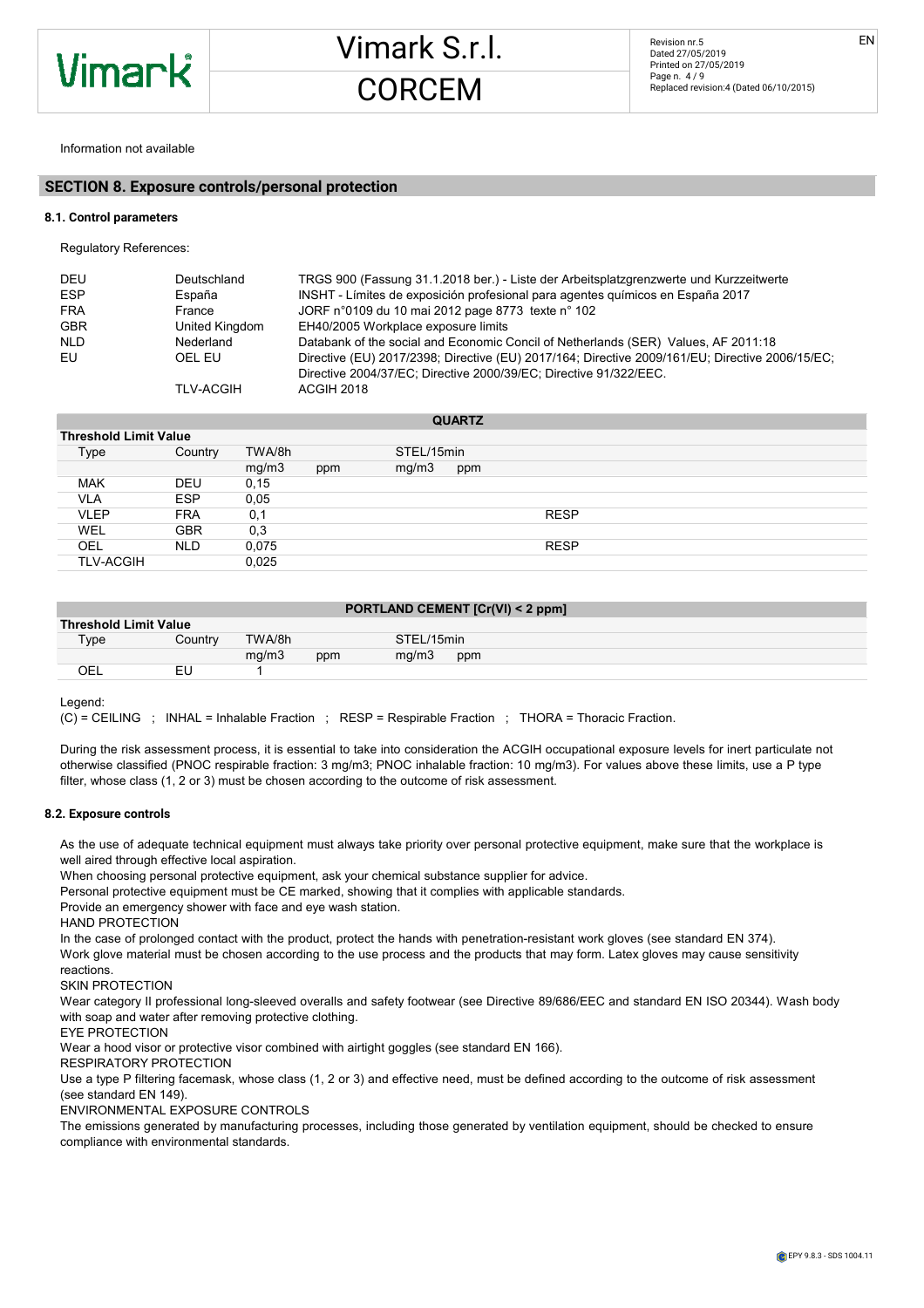## SECTION 9. Physical and chemical properties

#### 9.1. Information on basic physical and chemical properties

| Appearance                             | powder         |
|----------------------------------------|----------------|
| Colour                                 | grey           |
| Odour                                  | characteristic |
| Odour threshold                        | Not applicable |
| рH                                     | Not available  |
| Melting point / freezing point         | Not available  |
| Initial boiling point                  | Not available  |
| Boiling range                          | Not available  |
| Flash point                            | Not available  |
| Evaporation rate                       | Not applicable |
| Flammability (solid, gas)              | Not available  |
| Lower inflammability limit             | Not available  |
| Upper inflammability limit             | Not available  |
| Lower explosive limit                  | Not available  |
| Upper explosive limit                  | Not available  |
| Vapour pressure                        | Not applicable |
| Vapour density                         | Not applicable |
| Relative density                       | 2.69           |
| Solubility                             | Not available  |
| Partition coefficient: n-octanol/water | Not applicable |
| Auto-ignition temperature              | Not available  |
| Decomposition temperature              | Not applicable |
| Viscosity                              | Not applicable |
| <b>Explosive properties</b>            | not applicable |
| Oxidising properties                   | Not available  |
|                                        |                |

## 9.2. Other information

Information not available

## SECTION 10. Stability and reactivity

#### 10.1. Reactivity

There are no particular risks of reaction with other substances in normal conditions of use.

#### 10.2. Chemical stability

The product is stable in normal conditions of use and storage.

### 10.3. Possibility of hazardous reactions

The powders are potentially explosive when mixed with air.

PORTLAND CEMENT [Cr(VI) < 2 ppm] Si decompone a contatto con: acido idrofluoridrico

#### 10.4. Conditions to avoid

Avoid environmental dust build-up.

PORTLAND CEMENT [Cr(VI) < 2 ppm] Avoid exposure to: moisture.

#### 10.5. Incompatible materials

PORTLAND CEMENT [Cr(VI) < 2 ppm] Incompatible with: acids,ammonium salts,aluminium.

#### 10.6. Hazardous decomposition products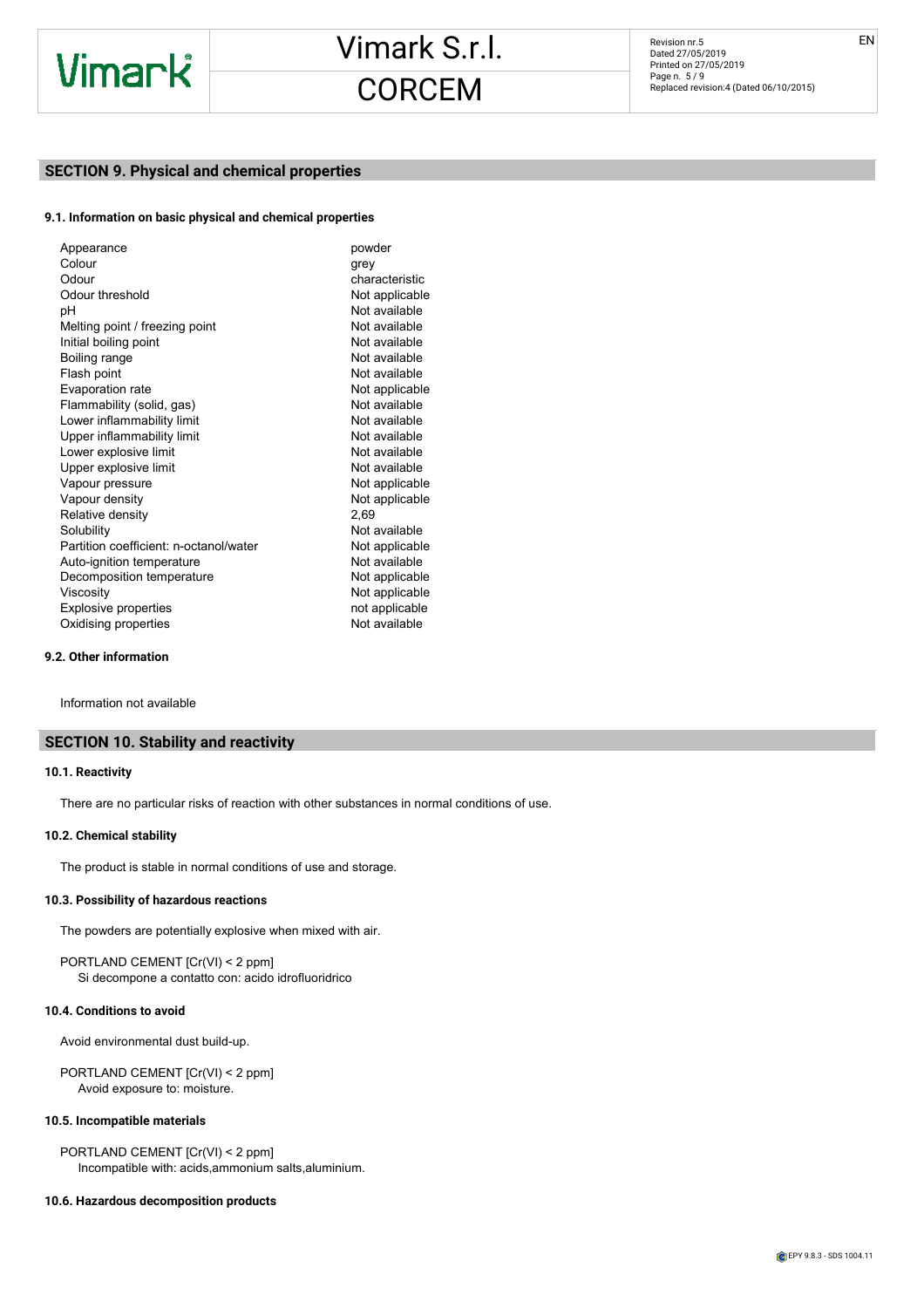Information not available

#### SECTION 11. Toxicological information

In the absence of experimental data for the product itself, health hazards are evaluated according to the properties of the substances it contains, using the criteria specified in the applicable regulation for classification. It is therefore necessary to take into account the concentration of the individual hazardous substances indicated in section 3, to evaluate the toxicological effects of exposure to the product.

#### 11.1. Information on toxicological effects

Metabolism, toxicokinetics, mechanism of action and other information

Information not available

Information on likely routes of exposure

Information not available

#### Delayed and immediate effects as well as chronic effects from short and long-term exposure

Information not available

Interactive effects

Information not available

ACUTE TOXICITY

LC50 (Inhalation) of the mixture: Not classified (no significant component) LD50 (Oral) of the mixture:  $\blacksquare$  Not classified (no significant component) LD50 (Dermal) of the mixture: Not classified (no significant component)

PORTLAND CEMENT [Cr(VI) < 2 ppm] LD50 (Dermal) > 2000 mg/kg RABBIT

#### **SKIN CORROSION / IRRITATION**

Causes skin irritation

SERIOUS EYE DAMAGE / IRRITATION

Causes serious eye damage

#### RESPIRATORY OR SKIN SENSITISATION

Sensitising for the skin

#### **GERM CELL MUTAGENICITY**

Does not meet the classification criteria for this hazard class

#### **CARCINOGENICITY**

Does not meet the classification criteria for this hazard class

REPRODUCTIVE TOXICITY

Does not meet the classification criteria for this hazard class

STOT - SINGLE EXPOSURE

May cause respiratory irritation

STOT - REPEATED EXPOSURE

Does not meet the classification criteria for this hazard class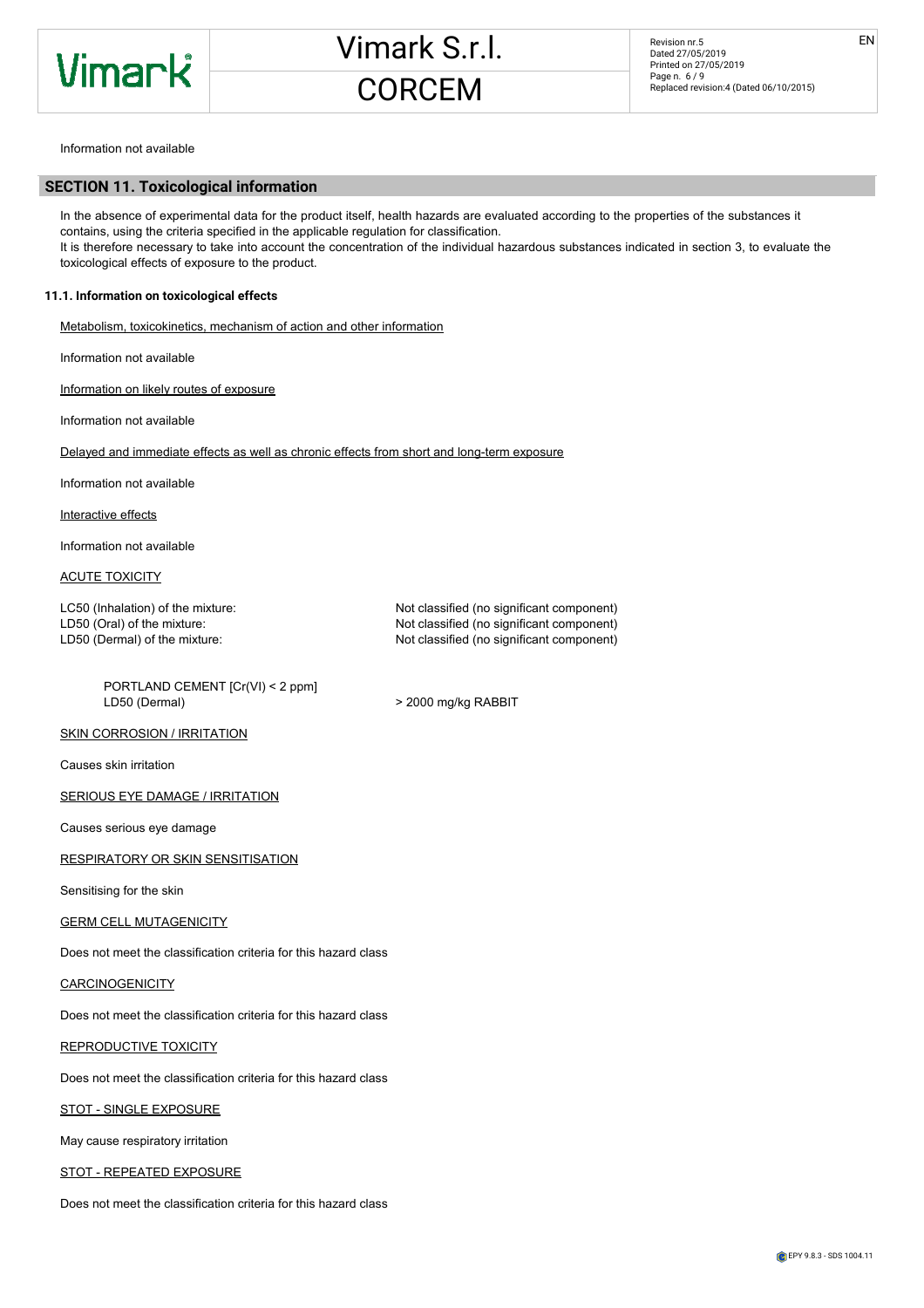## SECTION 11. Toxicological information  $\ldots$  / >>

## ASPIRATION HAZARD

Does not meet the classification criteria for this hazard class

## SECTION 12. Ecological information

Use this product according to good working practices. Avoid littering. Inform the competent authorities, should the product reach waterways or contaminate soil or vegetation.

#### 12.1. Toxicity

Information not available

#### 12.2. Persistence and degradability

Information not available

#### 12.3. Bioaccumulative potential

Information not available

#### 12.4. Mobility in soil

Information not available

#### 12.5. Results of PBT and vPvB assessment

On the basis of available data, the product does not contain any PBT or vPvB in percentage greater than 0,1%.

#### 12.6. Other adverse effects

Information not available

#### SECTION 13. Disposal considerations

#### 13.1. Waste treatment methods

Reuse, when possible. Product residues should be considered special hazardous waste. The hazard level of waste containing this product should be evaluated according to applicable regulations.

Disposal must be performed through an authorised waste management firm, in compliance with national and local regulations. CONTAMINATED PACKAGING

Contaminated packaging must be recovered or disposed of in compliance with national waste management regulations.

#### SECTION 14. Transport information

The product is not dangerous under current provisions of the Code of International Carriage of Dangerous Goods by Road (ADR) and by Rail (RID), of the International Maritime Dangerous Goods Code (IMDG), and of the International Air Transport Association (IATA) regulations.

#### 14.1. UN number

Not applicable

#### 14.2. UN proper shipping name

Not applicable

#### 14.3. Transport hazard class(es)

Not applicable

#### 14.4. Packing group

Not applicable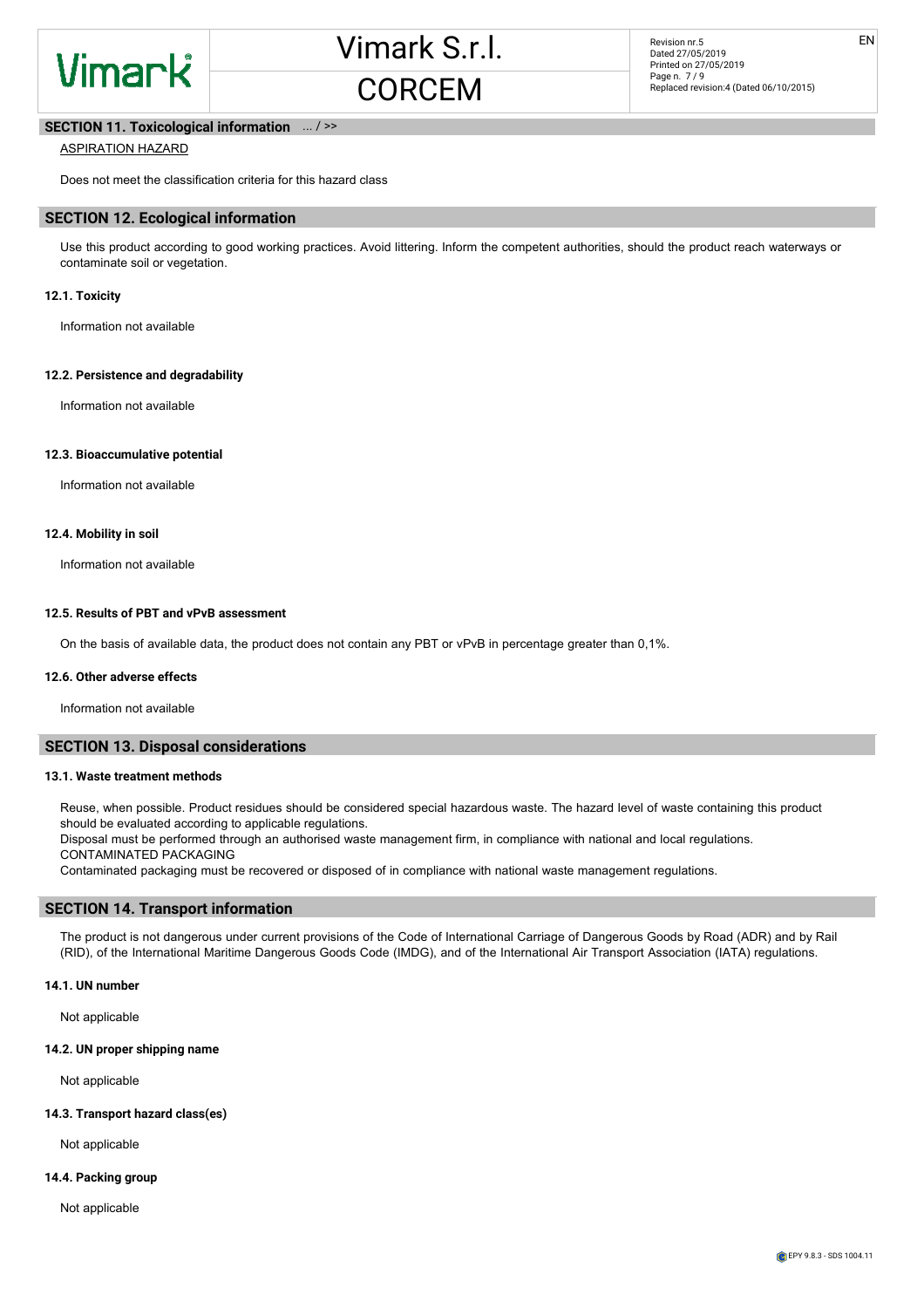# Vimark

EN

## SECTION 14. Transport information ... / >>

## 14.5. Environmental hazards

Not applicable

## 14.6. Special precautions for user

Not applicable

## 14.7. Transport in bulk according to Annex II of Marpol and the IBC Code

Information not relevant

## SECTION 15. Regulatory information

## 15.1. Safety, health and environmental regulations/legislation specific for the substance or mixture

Seveso Category - Directive 2012/18/EC: None

Restrictions relating to the product or contained substances pursuant to Annex XVII to EC Regulation 1907/2006

Contained substance

Point 47 PORTLAND CEMENT [Cr(VI) < 2 ppm] Reg. no.: 02-2119682167-31

#### Substances in Candidate List (Art. 59 REACH)

On the basis of available data, the product does not contain any SVHC in percentage greater than 0,1%.

#### Substances subject to authorisation (Annex XIV REACH) None

Substances subject to exportation reporting pursuant to (EC) Reg. 649/2012: None

Substances subject to the Rotterdam Convention: None

Substances subject to the Stockholm Convention: None

#### Healthcare controls

Workers exposed to this chemical agent must not undergo health checks, provided that available risk-assessment data prove that the risks related to the workers' health and safety are modest and that the 98/24/EC directive is respected.

## 15.2. Chemical safety assessment

No chemical safety assessment has been processed for the mixture and the substances it contains.

## SECTION 16. Other information

Text of hazard (H) indications mentioned in section 2-3 of the sheet:

| Eye Dam. 1           | Serious eye damage, category 1                               |
|----------------------|--------------------------------------------------------------|
| Skin Irrit. 2        | Skin irritation, category 2                                  |
| STOT SE 3            | Specific target organ toxicity - single exposure, category 3 |
| <b>Skin Sens, 1B</b> | Skin sensitization, category 1B                              |
| H318                 | Causes serious eye damage.                                   |
| H315                 | Causes skin irritation.                                      |
| H335                 | May cause respiratory irritation.                            |
| H317                 | May cause an allergic skin reaction.                         |

## LEGEND:

- ADR: European Agreement concerning the carriage of Dangerous goods by Road
- CAS NUMBER: Chemical Abstract Service Number
- CE50: Effective concentration (required to induce a 50% effect)
- CE NUMBER: Identifier in ESIS (European archive of existing substances)
- CLP: EC Regulation 1272/2008
- DNEL: Derived No Effect Level
- EmS: Emergency Schedule